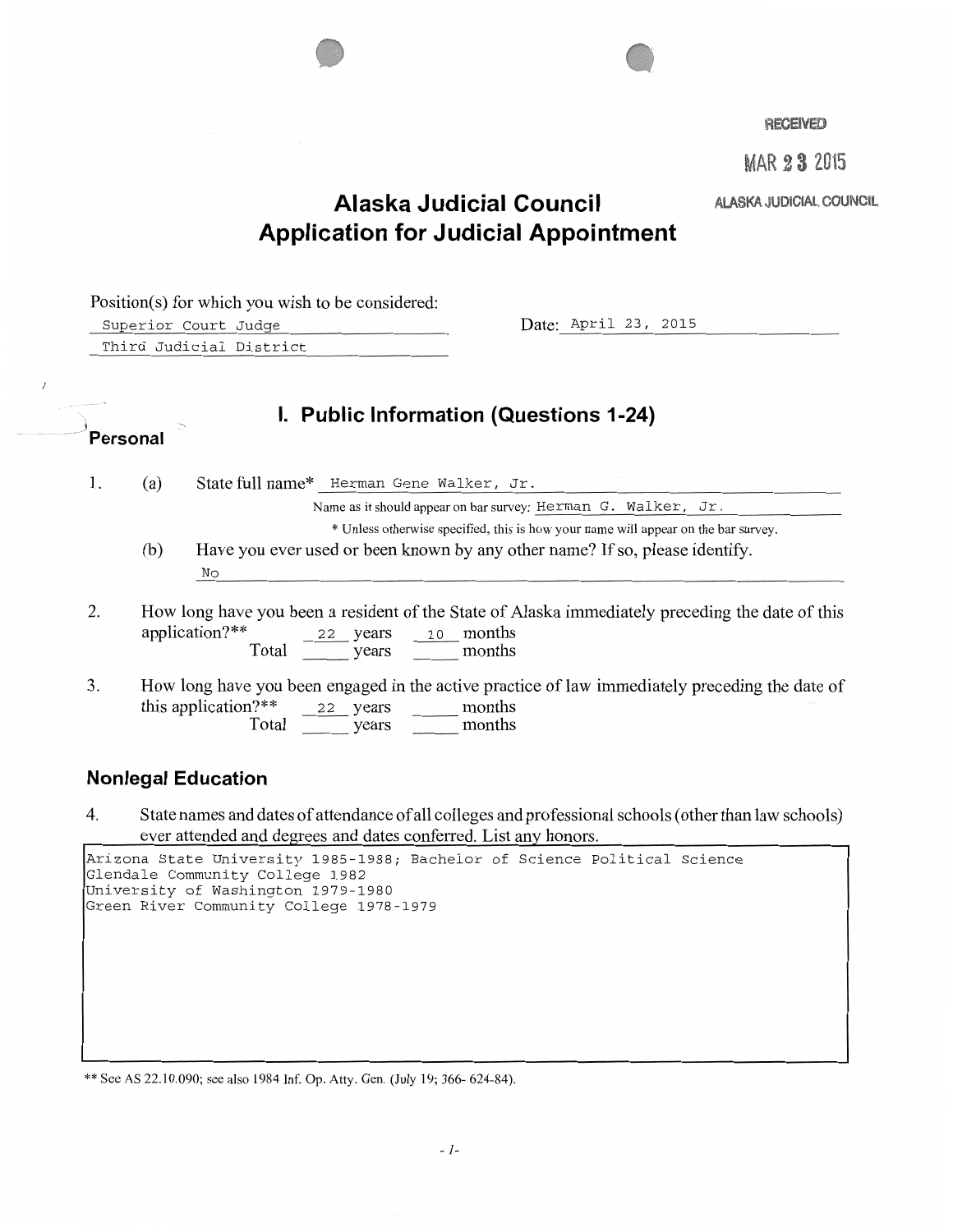## **Legal Education**

5. List all law schools, dates attended and degrees conferred. If you did not receive a degree from any law school, please indicate.

University of Wyoming College of Law 1989-1992; Juris Doctorate

6. (a) Did you receive any honors in law school or belong to any honorary societies or groups?  $\mathbf{\nabla}$  Yes  $\Box$  No If yes, please give details.

Delta Theta Pi

(b) Have you taken any CLE (continuing legal education) courses during the past five years?  $\blacktriangledown$  Yes  $\Box$  No

Please describe or list. Please do not attach individual certificates of attendance.

2014 AKBar ASsoc. Meeting; 2014 AKAJ Fall Conference; Association of Family and Conciliation Courts & AAML conference; AKAJ Keenan Reptile Seminar; AKAJ 2014 and 2013 Supreme Court Review; 2014 Legislative Ethics Training; 2013 ABA Family Law Spring Meeting, where I was a presenter; 2013 Legislative Ethics Training; AKAJ 2013 Fall Conference; AKAJ 2012 Supreme Court Review;Ak Bar CLE Multi Party Litigation; AK Bar Increasing Diversity in Ak Judiciary 2011; CJa Federal Defender Training; I know that I have attended more CLE's, but I cannot recall all of them.

## **Military**

- 7. Have you served in the armed forces (reserves or otherwise)? If so, please provide the following information: (a) Dates of service: \_\_\_\_\_\_\_\_\_\_\_\_\_\_\_\_\_\_\_\_\_\_\_\_\_\_ \_  $\Box$  Yes  $\cancel{d}$  No
	-
	- (a) Dates of service:  $\frac{1}{2}$  Branch of service:
	- (b) Branch of service:  $\frac{1}{\text{c}}$  Rank at time of discharge:
	- (d) Type of military discharge:
	- (e) Awards or citations:
	- (f) Have you ever been refused admission to or released from any of the armed services for reasons other than honorable discharge?  $\Box$  Yes  $\rlap{\,/}D$  No If so, state the details.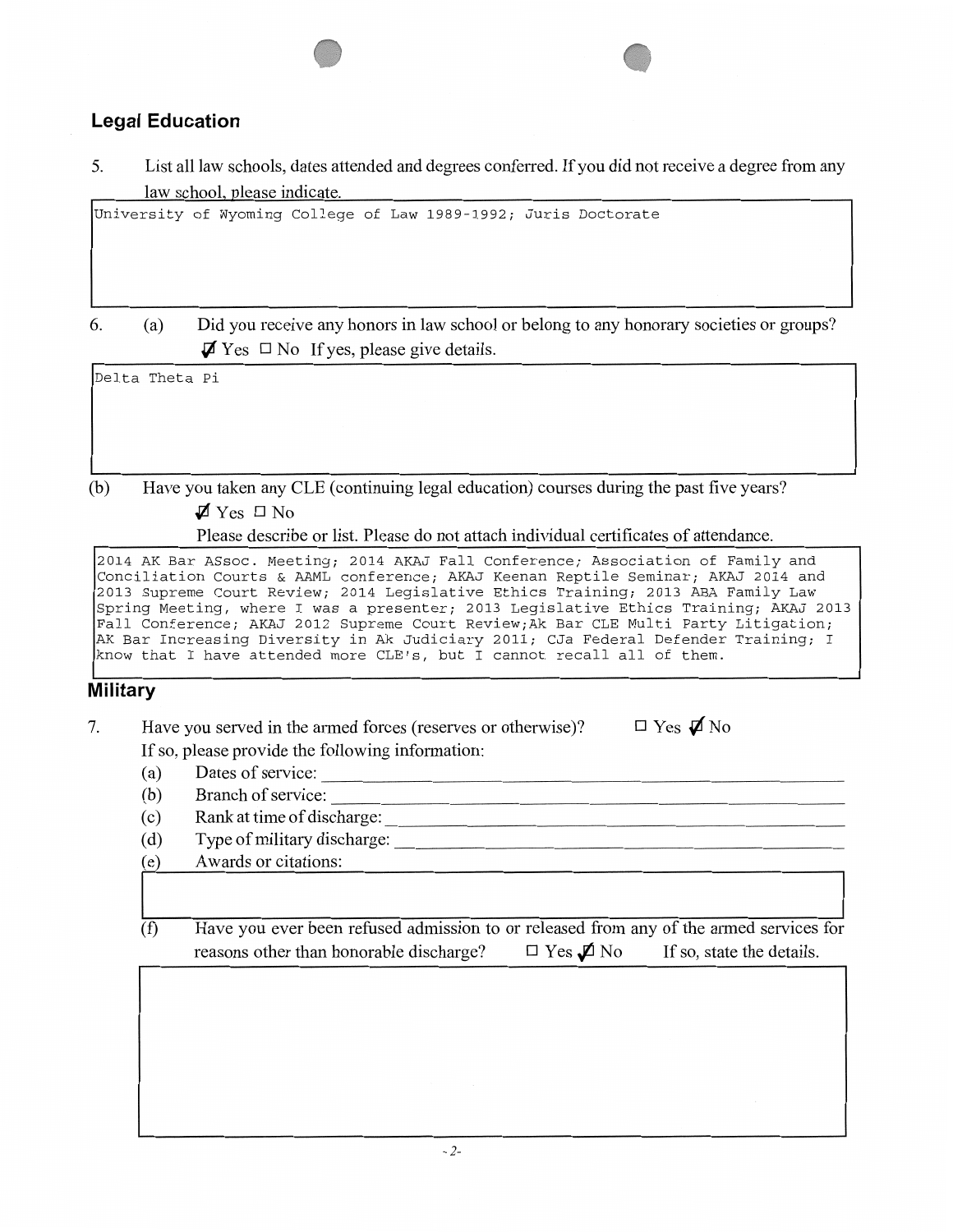## **Nonlegal Employment**

8. Describe major nonlegal working experience. If you had a business or association that has been discontinued, please note whether there are unpaid debts or claims pending litigation.

I owned The Body Shop at 5th Ave. Mall from 1996 to 2010. There is no unpaid debt or pending litigation. I was a pre-trial services officer for the Maricopa County Court System.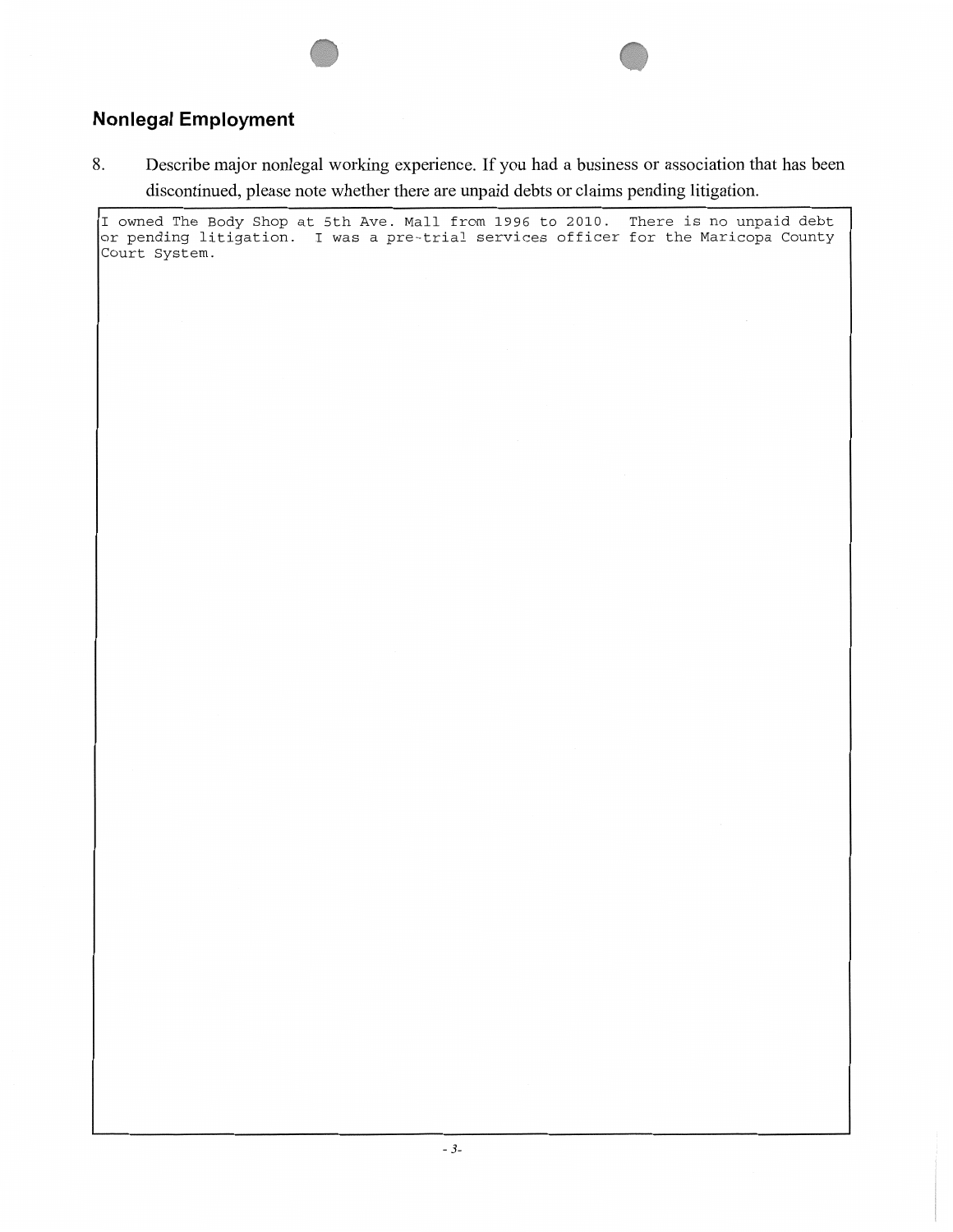#### **Legal Experience**

9. Describe chronologically your legal employment since admission to law school. **Please provide dates and location of employment, name of employer, name AND CURRENT ADDRESS OF supervisor or person who can verify AND COMMENT ON YOUR employment, the reason you left the position, and a brief description of type of practice (i.e., insurance defense, criminal, appellate,**  general, litigation, etc.) *for each position listed below*. IF YOU ARE CURRENTLY A TRIAL COURT JUDGE, PLEASE LIST YOUR PRESIDING JUDGE. FOR PAST JUDGESHIPS, PLEASE LIST THE JUDGE WHO LAST PRESIDED DURING YOUR TIME ON THE BENCH.

The Council will ask for comments from your current and fonner employers about your employment and your judicial qualifications. You may choose to list other persons as character and professional references in response to Question 20 of this application.

If the supervisor or contact person asks (in writing) that the letter be shared with the governor, the Council will send designated letters for each nominee. The applicant should not request a copy of the letter from the reference. References or letters not solicited by the Council are considered public (with few exceptions) and will be sent to the governor for all nominees.

Current Employer: Limon & Walker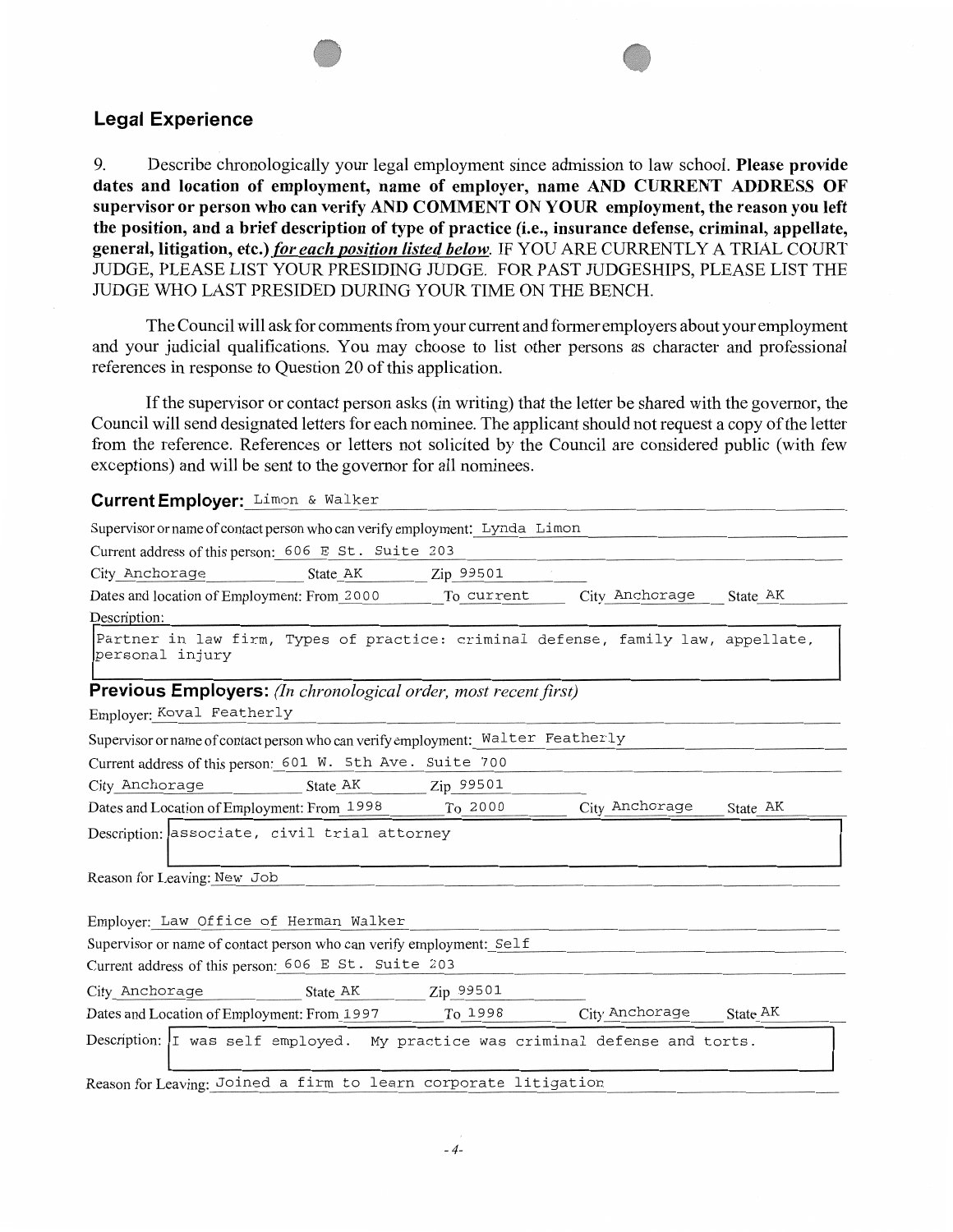## **Previous Employers (continued)**

| Employer: Alaska Public Defender                                                |           |                |          |  |  |
|---------------------------------------------------------------------------------|-----------|----------------|----------|--|--|
| Supervisor or name of contact person who can verify employment: Quinlan Steiner |           |                |          |  |  |
| Current address of this person: 900 W. 5th Ave. Suite 200                       |           |                |          |  |  |
| City Anchorage<br>State AK                                                      | Zip 99501 |                |          |  |  |
| Dates and Location of Employment: From 1994                                     | To 1996   | City Anchorage | State AK |  |  |
| Description: State public defender                                              |           |                |          |  |  |
|                                                                                 |           |                |          |  |  |
| Reason for Leaving: I left to open a new business, The Body Shop.               |           |                |          |  |  |
|                                                                                 |           |                |          |  |  |
| Employer: Rex Lamont Butler and Associates                                      |           |                |          |  |  |
| Supervisor or name of contact person who can verify employment: Rex Butler      |           |                |          |  |  |
| Current address of this person: 745 W. 4th Ave. Suite 300                       |           |                |          |  |  |
| City Anchorage<br>State AK                                                      | Zip 99501 |                |          |  |  |
| Dates and Location of Employment: From 1992                                     | To 1994   | City Anchorage | State AK |  |  |
| Description: Criminal Defense Attorney                                          |           |                |          |  |  |
| Reason for Leaving: I was offered a job with the public defender.               |           |                |          |  |  |
|                                                                                 |           |                |          |  |  |
| Employer: Office of Public Advocacy                                             |           |                |          |  |  |
| Supervisor or name of contact person who can verify employment: Richard Allen   |           |                |          |  |  |
| Current address of this person: 900 W. 5th Ave. Suite 525                       |           |                |          |  |  |
| City Anchorage<br>State AK                                                      | Zip 99501 |                |          |  |  |
| Dates and Location of Employment: From 1992                                     | To 1992   | City Anchorage | State AK |  |  |
| legal intern<br>Description:                                                    |           |                |          |  |  |
| Reason for Leaving: Internship expired                                          |           |                |          |  |  |
|                                                                                 |           |                |          |  |  |
| Employer:                                                                       |           |                |          |  |  |
| Supervisor or name of contact person who can verify employment:                 |           |                |          |  |  |
| Current address of this person:                                                 |           |                |          |  |  |
| City<br>State                                                                   | Zip       |                |          |  |  |
| Dates and Location of Employment: From                                          | To        | City           | State    |  |  |
| Description                                                                     |           |                |          |  |  |
|                                                                                 |           |                |          |  |  |
| Reason for Leaving:                                                             |           |                |          |  |  |
|                                                                                 |           |                |          |  |  |
| Employer:                                                                       |           |                |          |  |  |
| Supervisor or name of contact person who can verify employment:                 |           |                |          |  |  |
| Current address of this person:                                                 |           |                |          |  |  |
| State<br>City                                                                   | Zip       |                |          |  |  |
| Dates and Location of Employment: From                                          | To        | <b>City</b>    | State    |  |  |
| Description:                                                                    |           |                |          |  |  |
|                                                                                 |           |                |          |  |  |
| Reason for Leaving:                                                             |           |                |          |  |  |
|                                                                                 |           |                |          |  |  |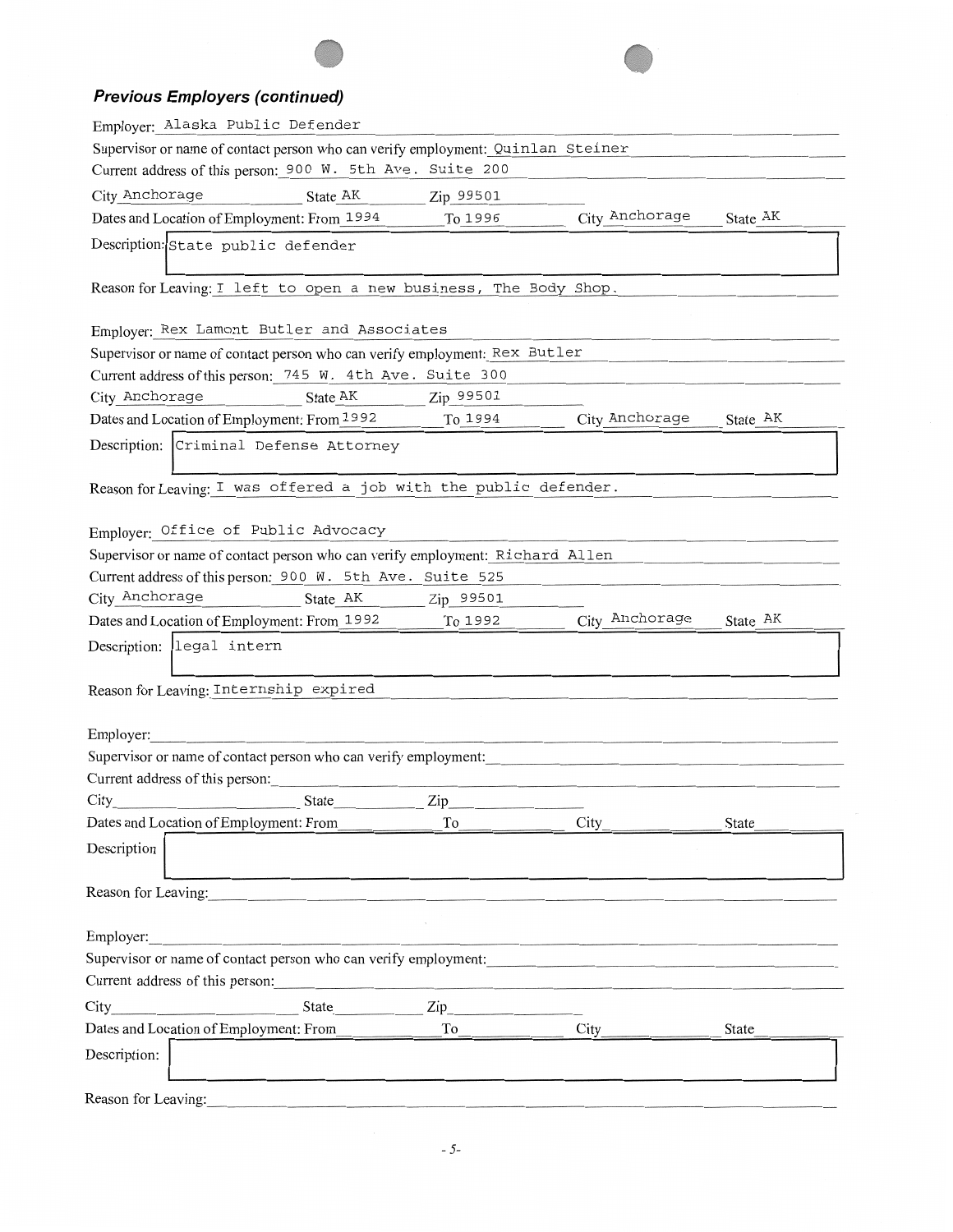| 10. |     | During your legal career, please indicate (approximately) the following:                                                                                                                                                                                       |                                                      |                                                                                           |  |  |
|-----|-----|----------------------------------------------------------------------------------------------------------------------------------------------------------------------------------------------------------------------------------------------------------------|------------------------------------------------------|-------------------------------------------------------------------------------------------|--|--|
|     | (a) | Percent of your practice that was:                                                                                                                                                                                                                             | Civil<br>Criminal<br>Other                           | 40<br>60<br>$= 100\%$                                                                     |  |  |
|     |     | Comment:                                                                                                                                                                                                                                                       |                                                      |                                                                                           |  |  |
|     | (b) | Percent:                                                                                                                                                                                                                                                       | State<br>Federal<br>Other                            | 90<br>$\frac{10}{10}$<br>$= 100\%$                                                        |  |  |
|     |     | Comment:                                                                                                                                                                                                                                                       |                                                      |                                                                                           |  |  |
|     | (c) | Of practice in state courts, percent: Supreme Court                                                                                                                                                                                                            | Court of Appeals<br>Superior Court<br>District Court | 5<br>$\begin{array}{c c} \hline 85 \\ \hline \end{array}$<br>$\frac{10}{10}$<br>$= 100\%$ |  |  |
|     |     | Comment:                                                                                                                                                                                                                                                       |                                                      |                                                                                           |  |  |
|     | (d) | Frequency of appearance in court:<br>$\mathcal{I}$ Regularly $\Box$ Occasionally $\Box$ Infrequently $\Box$ Not at All<br>Comment:                                                                                                                             |                                                      |                                                                                           |  |  |
|     | (e) | Number of trials (by court or jury) you conducted:<br>$\Box$ None $\Box$ 1-5 $\Box$ 6-15 $\Box$ 16-30 $\Box$ 31 or more<br>Comment: This is an estimate. There maybe more than 30 trials                                                                       |                                                      |                                                                                           |  |  |
|     | (f) | Percent of these trials which were: Jury 60 Non-Jury 40<br>Comment:                                                                                                                                                                                            |                                                      |                                                                                           |  |  |
|     | (g) | Approximate number of appellate matters handled: 10-13                                                                                                                                                                                                         |                                                      | Comment: I worked in the appeals division of the Public defender agency                   |  |  |
|     | (h) | Approximate number of arbitrations or administrative hearings:<br>$\overrightarrow{N}$ One $\overrightarrow{2}$ 1-5 $\overrightarrow{0}$ 6-15 $\overrightarrow{0}$ 16-30 $\overrightarrow{0}$ 31 or more<br>Briefly describe type of matters heard:            |                                                      |                                                                                           |  |  |
|     |     | Workman's compensation and employment issues                                                                                                                                                                                                                   |                                                      |                                                                                           |  |  |
|     | (i) | Please briefly summarize any <i>pro bono</i> work that you have done and indicate whether the<br>work was done through a <i>pro bono</i> legal service provider (e.g. Alaska Legal Services,<br>Alaska Network on Domestic Violence and Sexual Assault, etc.). |                                                      |                                                                                           |  |  |
|     |     | I have represented people in family law matters; immigration and<br>employment issues. All my pro-bono work is done through my office.<br>believe I have handled one pro-bono legal service matter.                                                            |                                                      | Ι                                                                                         |  |  |
|     |     |                                                                                                                                                                                                                                                                |                                                      |                                                                                           |  |  |
|     |     |                                                                                                                                                                                                                                                                |                                                      |                                                                                           |  |  |
|     |     |                                                                                                                                                                                                                                                                |                                                      |                                                                                           |  |  |
|     |     |                                                                                                                                                                                                                                                                |                                                      |                                                                                           |  |  |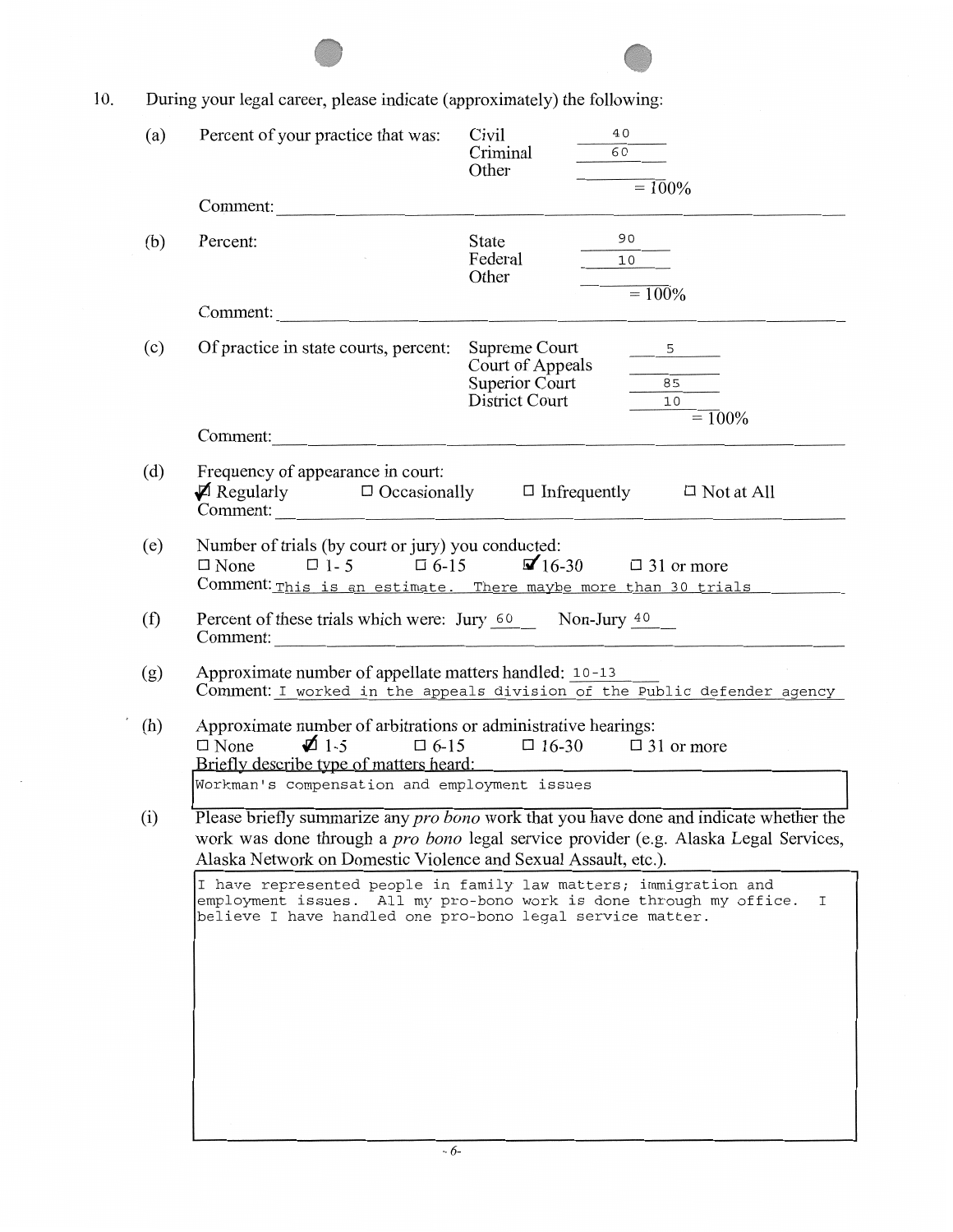11. List all the courts and administrative tribunals in the United States or elsewhere to which you are or have been admitted to practice, and the dates of admission.

Alaska United State District Court; Alaska Superior Court, Alaska Supreme Court, all admission were in 1993

#### **Public Service**

12. List bar associations, and sections and committees of which you are or have been a member or officer.

Alaska Bar Association ; Past Presiden of the AKAJ and current member; Past National Board member of the American Assoc. of Justice and current minority representative to AAJ; Member of Family Law section ABA and State bar; Former member of NACDL; Founding member of AKCDL; volunteer of the color of justice program; former staff member of the Trial Lawyers College

13. List legal publications, if any (give title, subject and date of publications). Please include publications you have co-authored and the name(s) of the co-author(s).

I was a presenter for the ABA Family Law spring meeting in 2006 and 2013. I wrote papers for both meetings. The first paper discussed the impact of criminal law on family law cases. My paper for the 2013 spring meeting was How to Cross Examine Mental Health Experts. In 2014, I also presented for an ABA webinar on Cross Examining Mental Health Experts and wrote a paper.

14. Have you ever applied for a judgeship?  $\Box$  Yes  $\boldsymbol{\not}$  No Please list dates and judgeships applied for, as well as whether you were nominated by the Judicial Council and appointed.

| Judgeship | Date | <b>Nominated By</b><br>Council<br>(Y/N) | <b>Appointed By</b><br><b>Governor</b><br>(Y/N) |
|-----------|------|-----------------------------------------|-------------------------------------------------|
|           |      |                                         |                                                 |
|           |      |                                         |                                                 |
|           |      |                                         |                                                 |
|           |      |                                         |                                                 |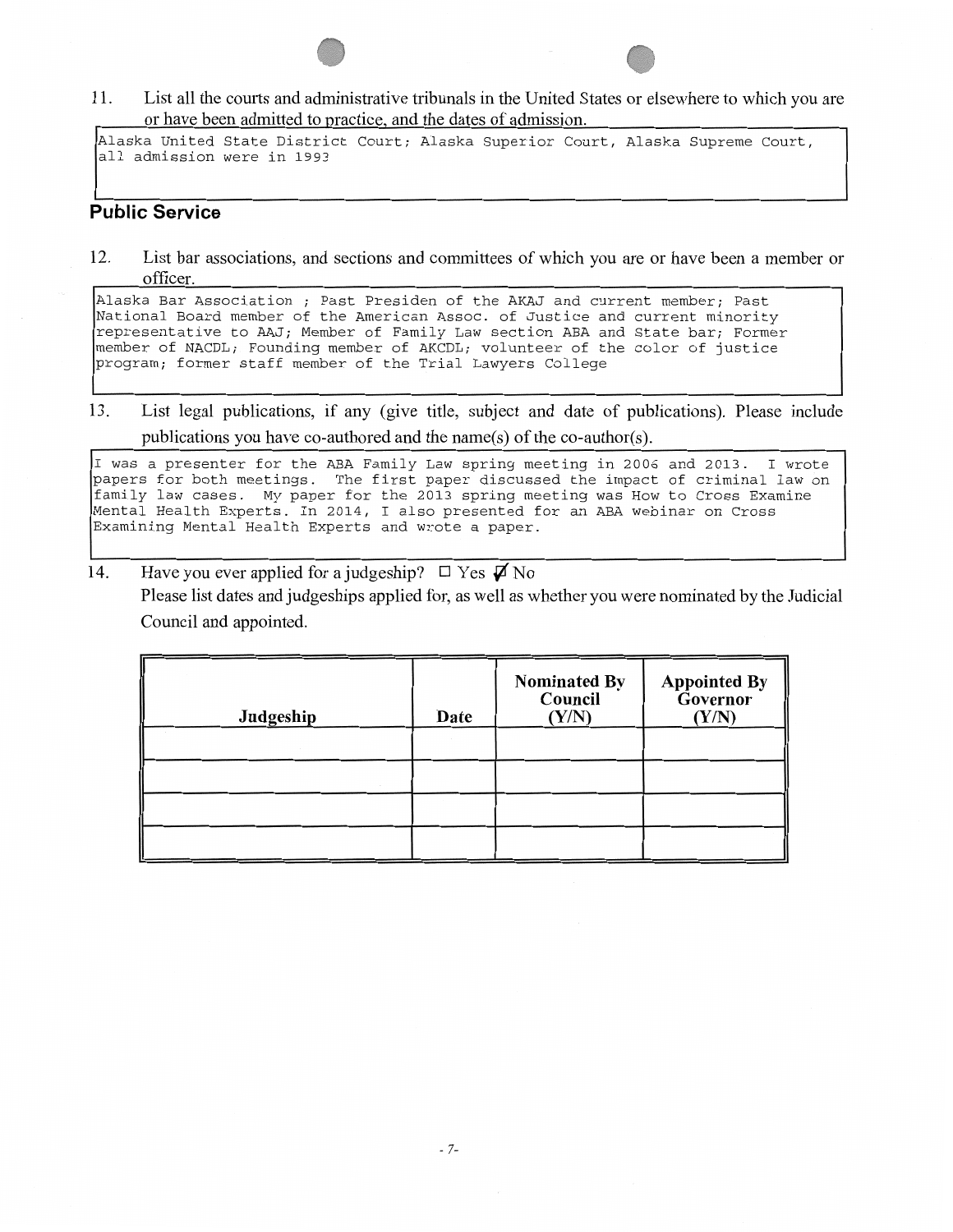15. Have you ever held public or political office, elective or appointive?  $\mathbf{\nabla}$  Yes If so, state office, manner selected, and when and where held.  $\square$  No

I am on the Legislative Ethics Committee. I was first appointed in 2002 and reconfirmed this year by the legislature.

16. Please provide the Council with information that you would like the Council to consider about other legal and nonlegal organizations and clubs of which you are a member, including civic, charitable, religious, educational, social and fraternal organizations. Please indicate whether you participate in the organization's activities, or simply hold a membership. Your involvement in the community is one of the criteria the Council uses in its evaluations. The Council does not use affiliation with a particular group as a criterion except to the extent that it might raise questions of conflict of interest or would affect an applicant's ability to impartially apply the law.

I am a founding member of Delta Rho Chapter of Sigma Pi Phi Fraternity. I am an Our group hosts an annual golf tournament with another organization called the Brotherhood. We raise scholarship money for minority students. I mentor young black males through various programs. I have volunteered for the Color of Justice program and assisted in tutoring high school mock trials. I have taught youth court classes.

- 17. Indicate (Yes or No) whether you have ever:
	- (a) been arrested, charged with, pled guilty or *nolo contendere* to, or been convicted of the violation of any law or ordinance, or been requested to appear before any prosecuting or investigative agency in connection with any matter in any jurisdiction, including all traffic offenses, unless the fme was less than \$50 and there were no other sanctions?  $\boldsymbol{\varphi}$  Yes  $\Box$  No
	- (b) failed to answer any summons or other legal process served upon you personally at any time?  $\Box$  Yes  $\Box$  No
	- (c) as a member of any armed forces, been the subject of any charges which may have resulted in disciplinary action or court martial?  $\Box$  Yes  $\Box$  No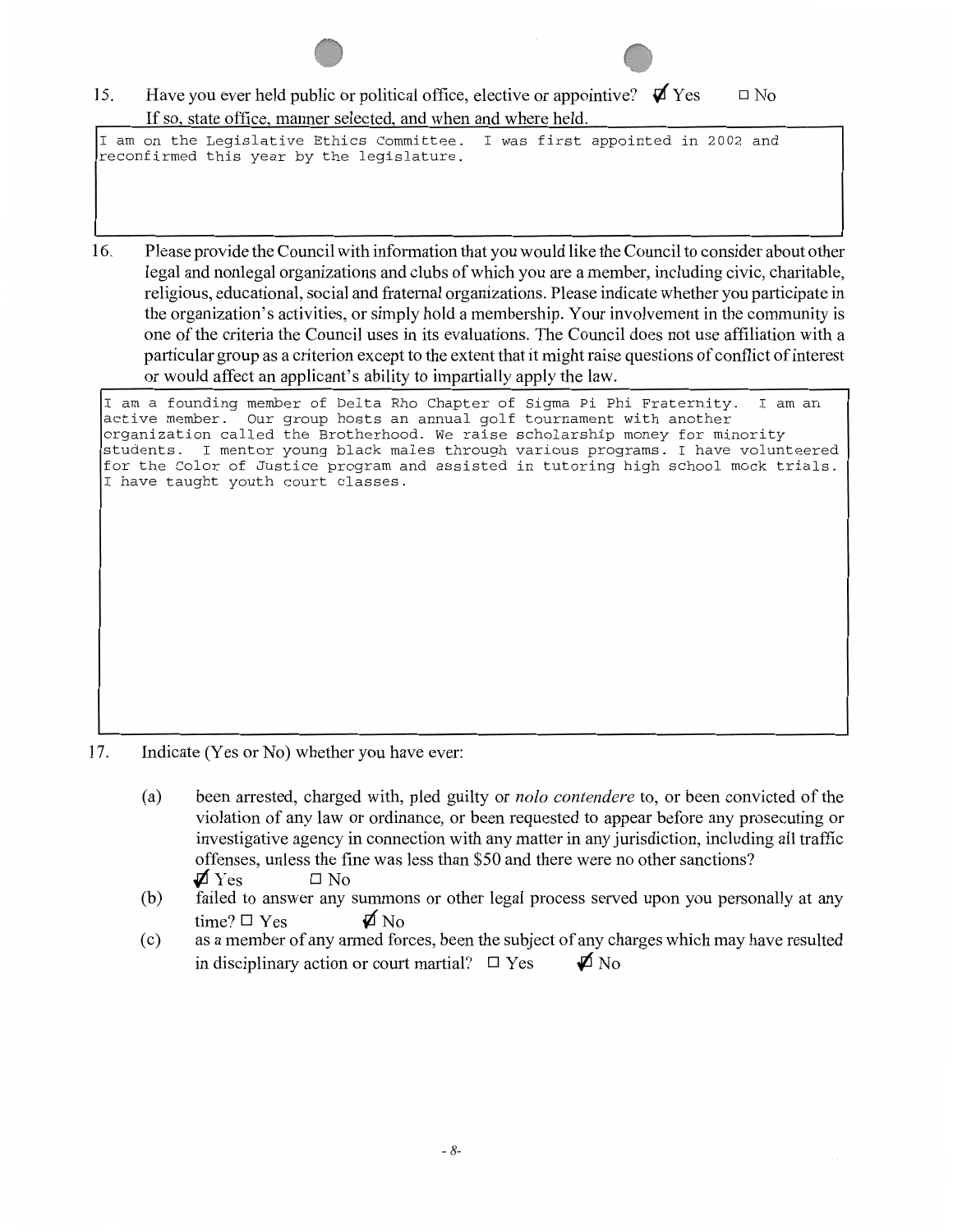(d) had any proceedings brought to have you declared a ward of any court or adjudged an incompetent?  $\square$  Yes  $\blacksquare$  No If your answer is "yes" to any part of this question, state the facts in detail. Give the name and place of the court or agency, dates of the beginning and end of any action or proceeding, case numbers, and the judgment or other disposition.

While in law school at the University of Wyoming, I had a hunting violation while on my first big game hunt. The violation was for moving game before tagging it. I was fined \$200.00; more important I kept the deer.

- 18. (a) Has a tax lien or other collection procedure ever been instituted against you by federal, state or local authorities?  $\Box$  Yes  $\Box$  No In pariicular, have you been the subject of any proceeding, criminal or civil, initiated against you by the Internal Revenue Service or a State Tax Office?  $\Box$  Yes  $\Box$  No If so, give particulars, including case numbers.
	- (b) Have you ever been sued by a client?  $\mathbf{\nabla}$  Yes  $\Box$  No If so, give particulars, including case numbers.

I was sued by a client in one of my first P.I. cases for missing a statute of limitations. The case number is 3AN-00-12896CI. The case settled.<br>was in 3AN-04-05153 CI. It was dismissed by summary judgment. It was dismissed by summary judgment.

(c) Have you ever been a party in any other legal proceeding?  $\Box$  Yes  $\mathcal{A}$  No If so, give the particulars. Include all legal proceedings in which you were a party in interest, including petitioner or respondent in dissolution or divorce proceedings; a material witness; a named co-conspirator or correspondent; and subject or witness in any grand jury proceedings. Do not list proceedings in which you were sued only in a representative capacity (e.g. guardian ad litem, or as Commissioner of Natural Resources).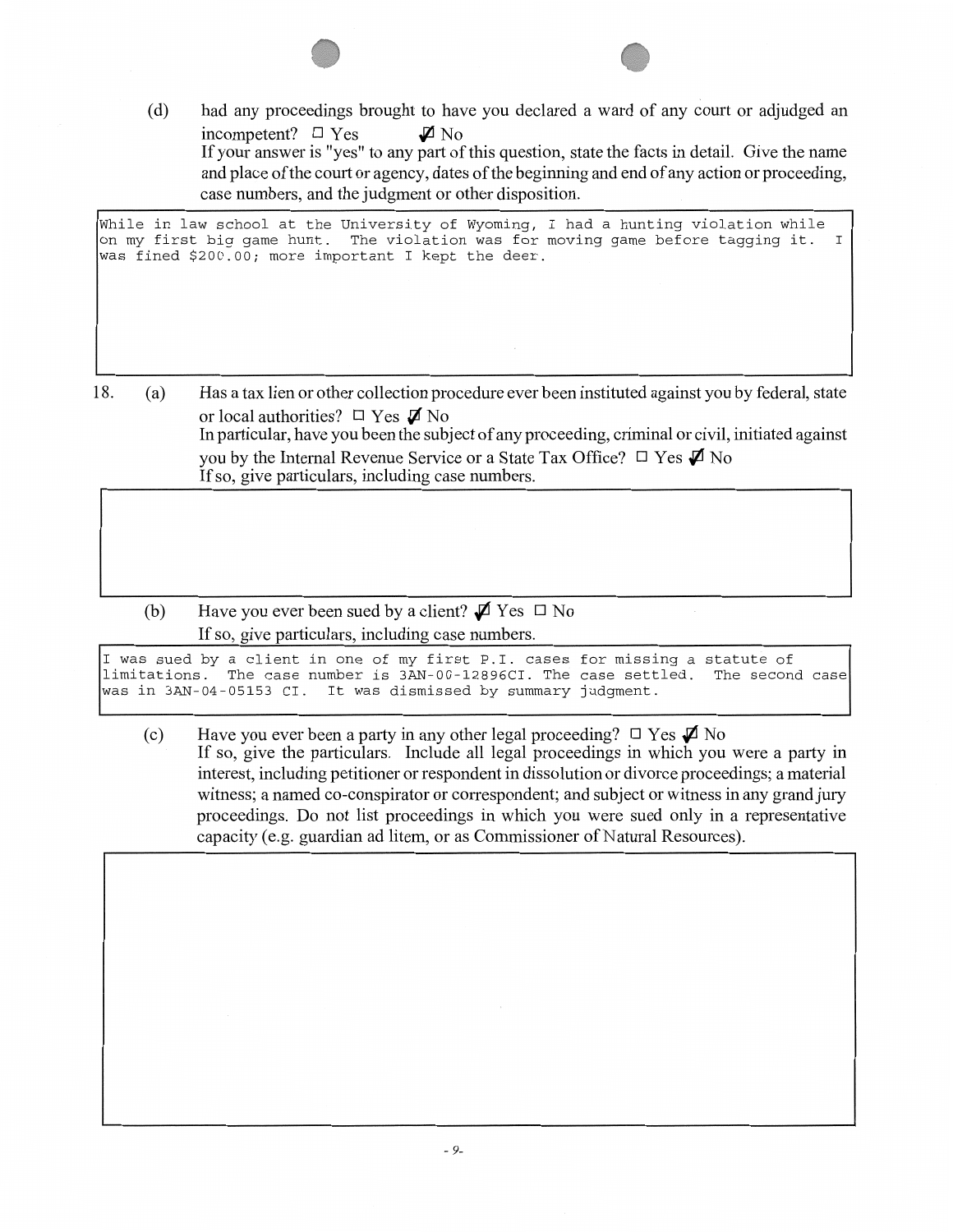- 19. State the nature and disposition of any of the following actions which apply to you:
	- (a) Are there any unsatisfied judgments against you?  $\Box$  Yes  $\mathcal{J}$  No Have you ever defaulted in the performance of any court-imposed obligation, including payment of alimony or child support or compliance with another court order or decree?  $\Box$  Yes  $\not$  No

In each case, list the name and address of the creditor, the court which rendered the judgment, the case number, the date, the amount of the judgment, and the circumstances on which such claim was based.

Has property owned by you been either judicially or non-judicially foreclosed?

 $\Box$  Yes  $\rlap{\hspace{0.02cm}/}{\mathcal{A}}$  No

Please state the circumstances and outcome of any such unsatisfied or default judgment, or of any foreclosure.

(b) Have you ever made an assignment for the benefit of creditors? Have you ever filed any petition in bankruptcy? If so, state the circumstances, case number, and the outcome.  $\Box$  Yes  $\cancel{\Box}$  No  $\Box$  Yes  $\cancel{\mathcal{A}}$  No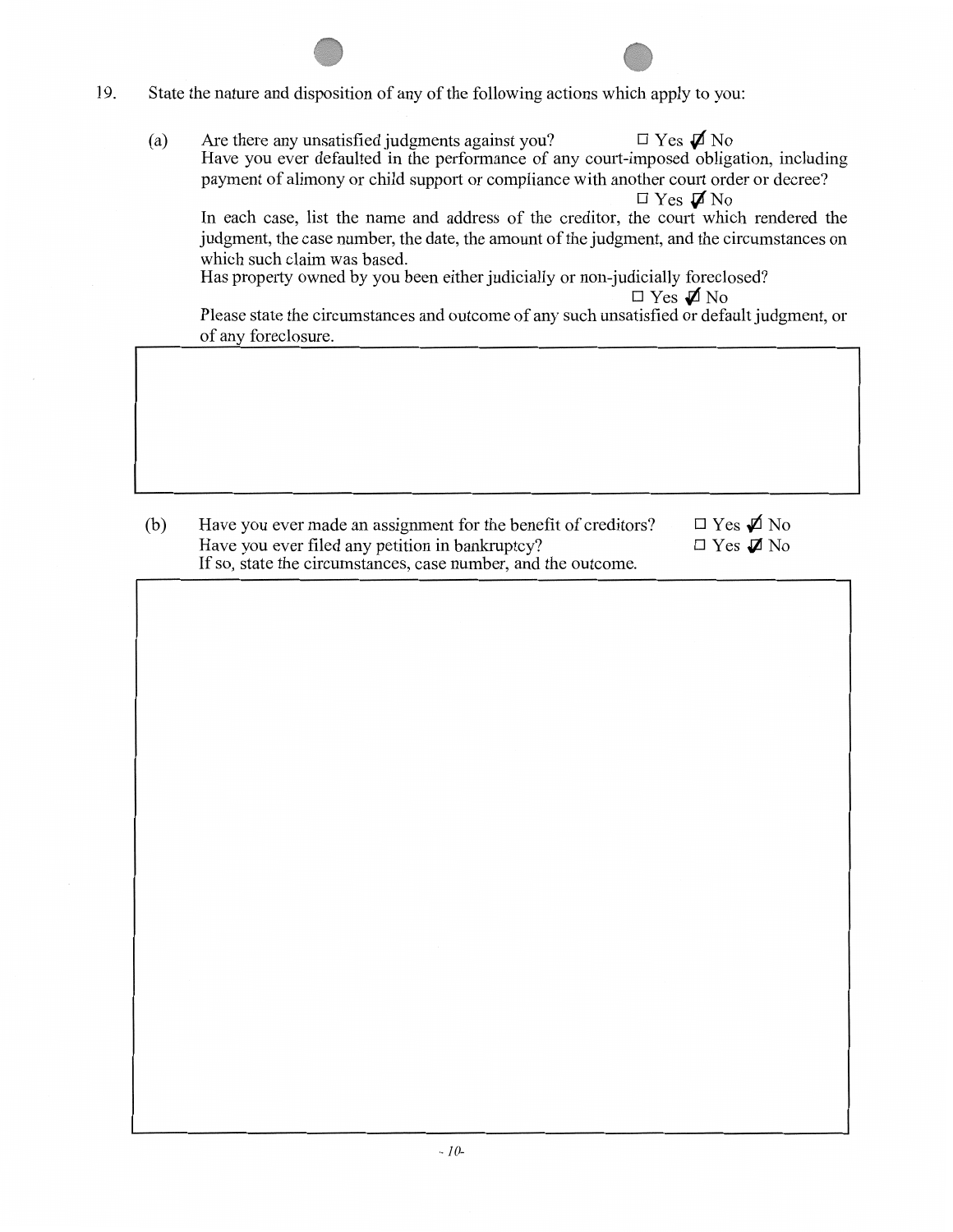#### **References and Counsel Questionnaires\***

 $\star$ **Please Note:** Letters of reference from these persons are confidential and will not be given to the applicant. If the reference asks (in writing) that the letter be shared with the govemor, the Council will send designated letters and counsel questionnaires for each nominee. The applicant should not request a copy of the letter from the reference. (You **should not** list the Chief Justice of the Alaska Supreme Court.)

References or letters not solicited by the Council are considered public (with few exceptions) and will be sent to the govemor for all nominees.

20. (a) List the names, addresses, **including zip codes,** and **phone numbers** of two persons whom the Judicial Council may contact who can discuss your general character and background.

> Name: Retired Judge John Reese Address: 6740 Our Own Lane City/State/Zip: Anchorage, AK 99516

Name: Jennifer Holland Address: 606 E St. Suite 203 City/State/Zip: Anchorage, AK 99501 Phone: 279-3333

Phone: 345-0275

(b) List the names, addresses, **including zip codes, and phone numbers** of three other persons whom the Judicial Council may contact who can discuss your professional competence and qualifications for a judicial position.

| Name: Honorable John Wolfe                             |                     |  |
|--------------------------------------------------------|---------------------|--|
| Address: 435 S. Denali St.                             |                     |  |
| City/State/Zip: Palmer, AK 99645                       | Phone: $263 - 6300$ |  |
|                                                        |                     |  |
| Name: Walter Featherly                                 |                     |  |
| Address: 601 W. 5th Ave. Suite 700                     |                     |  |
| City/State/Zip: Anchorage, AK 99501                    | Phone: 263-6300     |  |
|                                                        |                     |  |
| Name: Andrew Lambert                                   |                     |  |
| Address: 750 W 2nd Ave. Suite 200                      |                     |  |
| City/State/Zip: Anchorage, AK 99501<br>Phone: 276-2135 |                     |  |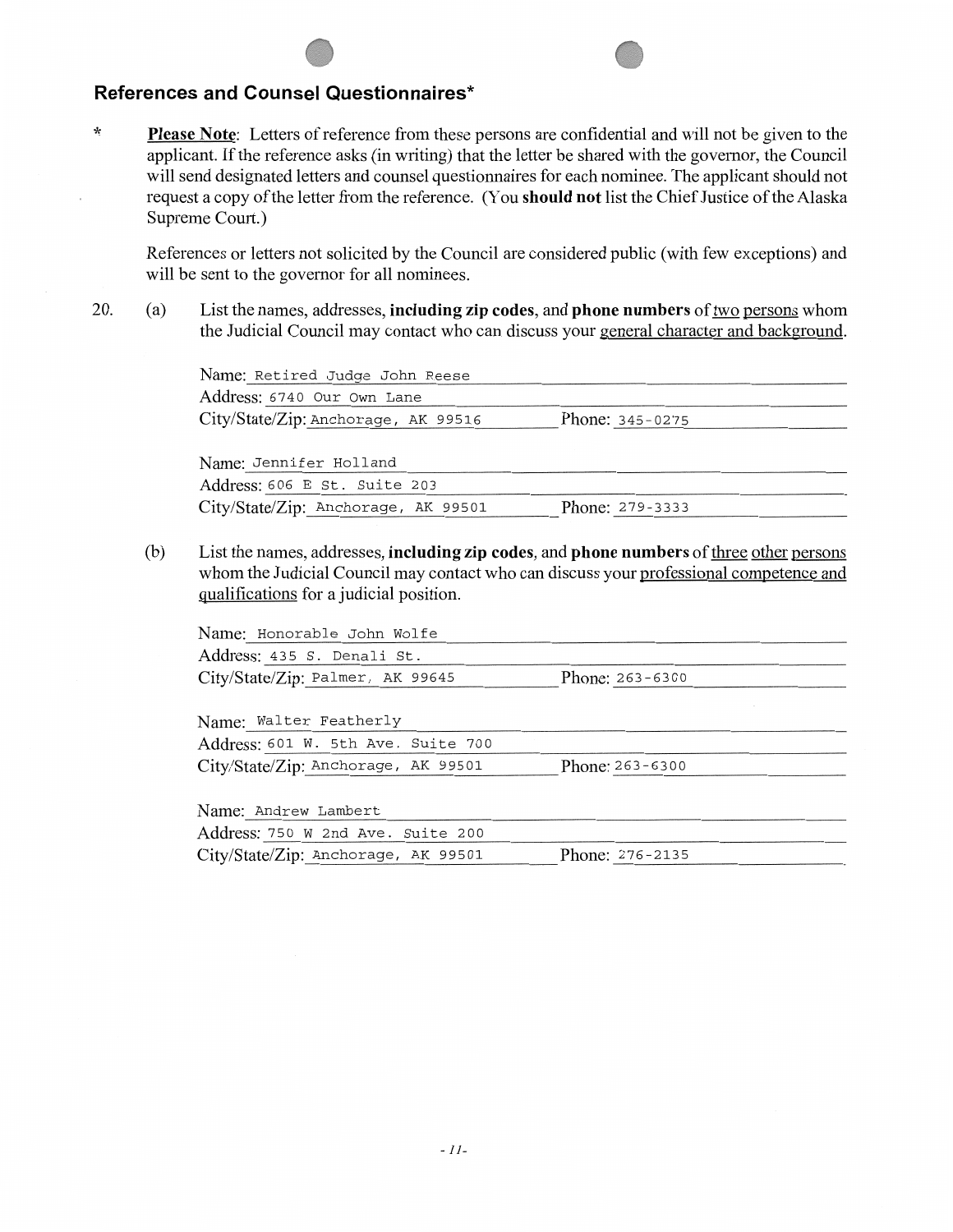## **References and Counsel Questionnaires (continued)**

(c) List the names, addresses, including zip codes, and suite numbers where applicable, and phone numbers of each attorney involved in your three most recent cases that have gone to trial. Please do not list cases pending in the trial courts. (Applicants who are currently judges should list the three most recent trials they presided over.) List only those cases that have gone to trial within the past three years. Please include the judge's name and case names and numbers. *(Attach additional pages* if *necessary.)* 

| <b>Case Number 1</b>                                                                                 |                                                                                                                                                                                                                                |  |  |  |  |  |
|------------------------------------------------------------------------------------------------------|--------------------------------------------------------------------------------------------------------------------------------------------------------------------------------------------------------------------------------|--|--|--|--|--|
| Case Name: Adeline Marie Kameroff                                                                    | Case Number: $2KB-11-233$ CI                                                                                                                                                                                                   |  |  |  |  |  |
| v. Fanny Downey Kameroff                                                                             | Judge Name: Paul Roetman                                                                                                                                                                                                       |  |  |  |  |  |
| <b>Attorneys Involved:</b>                                                                           |                                                                                                                                                                                                                                |  |  |  |  |  |
| Name: Lisa Nelson                                                                                    | Name:                                                                                                                                                                                                                          |  |  |  |  |  |
| Address: 745 W. 4th Ave. Suite 200                                                                   | Address:                                                                                                                                                                                                                       |  |  |  |  |  |
| City, State, Zip: Anchorage, AK 99501<br><u> 1989 - Jan Sterlingen, skrivatsk politik (</u>          | City, State, Zip:                                                                                                                                                                                                              |  |  |  |  |  |
|                                                                                                      |                                                                                                                                                                                                                                |  |  |  |  |  |
| Name:                                                                                                | Name:                                                                                                                                                                                                                          |  |  |  |  |  |
| Address:                                                                                             | Address:                                                                                                                                                                                                                       |  |  |  |  |  |
| City, State, Zip:                                                                                    | City, State, Zip:                                                                                                                                                                                                              |  |  |  |  |  |
|                                                                                                      | <b>Case Number 2</b>                                                                                                                                                                                                           |  |  |  |  |  |
| Case Name: Abigail Scott                                                                             | Case Number: 3KN-12-00998 CI                                                                                                                                                                                                   |  |  |  |  |  |
| David Scott<br>ν.                                                                                    | Judge Name: Carl Bauman                                                                                                                                                                                                        |  |  |  |  |  |
|                                                                                                      | <b>Attorneys Involved:</b>                                                                                                                                                                                                     |  |  |  |  |  |
| Name: Gwen Neal                                                                                      | Name: Allison Mendel                                                                                                                                                                                                           |  |  |  |  |  |
| Address: 190 E. Pioneer Ave.                                                                         | Address: 1215 W. 8th Ave.                                                                                                                                                                                                      |  |  |  |  |  |
| City, State, Zip: Homer, AK 99603                                                                    | City, State, Zip: Anchorage, AK 99501                                                                                                                                                                                          |  |  |  |  |  |
| Name:                                                                                                |                                                                                                                                                                                                                                |  |  |  |  |  |
| Address:                                                                                             | Name: 2008.000 million and 2008.000 million and 2008.000 million and 2008.000 million and 2008.000 million and 2008.000 million and 2008.000 million and 2008.000 million and 2008.000 million and 2008.000 million and 2008.0 |  |  |  |  |  |
|                                                                                                      | Address:                                                                                                                                                                                                                       |  |  |  |  |  |
| City, State, Zip:<br>the contract of the contract of the contract of the contract of the contract of | City, State, Zip:                                                                                                                                                                                                              |  |  |  |  |  |
|                                                                                                      | <b>Case Number 3</b>                                                                                                                                                                                                           |  |  |  |  |  |
| Case Name: John Koller bifurcated trial                                                              | Case Number: 3AN-13-10414 CI                                                                                                                                                                                                   |  |  |  |  |  |
| v. Kristin L. Koller                                                                                 | Judge Name: Greg Miller                                                                                                                                                                                                        |  |  |  |  |  |
| <b>Attorneys Involved:</b>                                                                           |                                                                                                                                                                                                                                |  |  |  |  |  |
| Name: Justin Eschbacher                                                                              | Name: G.R. Eschbacher                                                                                                                                                                                                          |  |  |  |  |  |
| Address: 718 Barrow St.                                                                              | Address: 718 Barrow St.                                                                                                                                                                                                        |  |  |  |  |  |
| City, State, Zip: Anchorage, AK 99501                                                                | City, State, Zip: Anchorage, AK 99501                                                                                                                                                                                          |  |  |  |  |  |
|                                                                                                      |                                                                                                                                                                                                                                |  |  |  |  |  |
| Name: Lynda Limon                                                                                    | Name: $\frac{1}{\sqrt{1-\frac{1}{2}} \cdot \frac{1}{2}}$                                                                                                                                                                       |  |  |  |  |  |
| Address: 606 E St. Suite, 203                                                                        | Address:                                                                                                                                                                                                                       |  |  |  |  |  |
| City, State, Zip: Anchorage, AK 99501                                                                | City, State, Zip:                                                                                                                                                                                                              |  |  |  |  |  |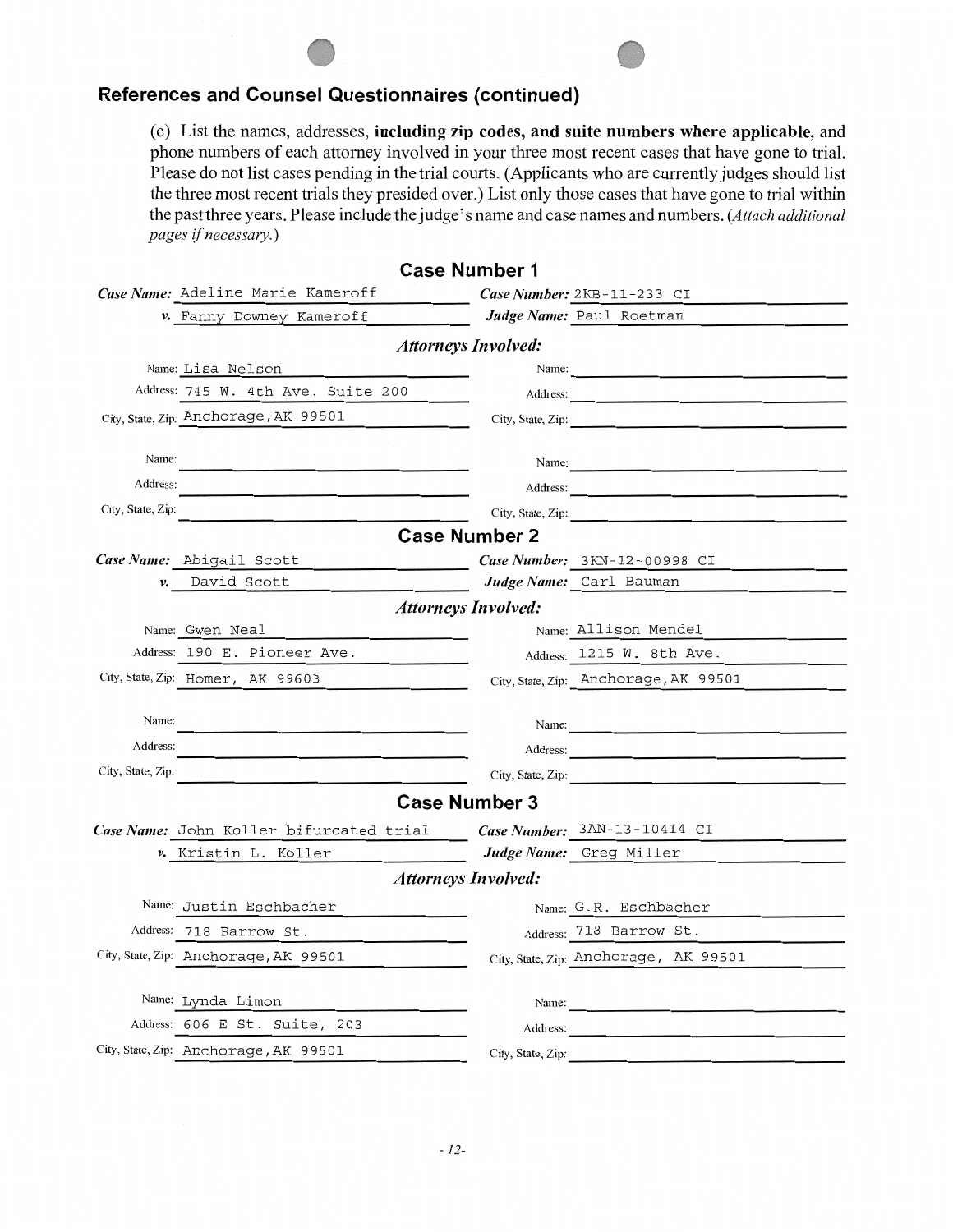## **References and Counsel Questionnaires (continued)**

(d) List the names, addresses, including zip codes, and suite numbers where applicable, and phone numbers of each attomey involved in your three most recent cases that did not go to trial but in which you did significant work. Please do not list cases pending in the trial courts. (Applicants who are currently judges should list the three most recent cases they presided over that did not go to trial but in which they did significant work.) Please include the judge's name and case names and numbers. *(Attach additional pages* if *necessary.)* 

**Case Number 1** 

| Case Name: State  | the control of the control of the control of                                                                                                                                                                                                             |                            | Case Number: 3PA-14-2090 CR                                                                                           |
|-------------------|----------------------------------------------------------------------------------------------------------------------------------------------------------------------------------------------------------------------------------------------------------|----------------------------|-----------------------------------------------------------------------------------------------------------------------|
|                   | v. Ronald Bailey                                                                                                                                                                                                                                         |                            | Judge Name: Vaness H. White                                                                                           |
|                   |                                                                                                                                                                                                                                                          | <b>Attorneys Involved:</b> |                                                                                                                       |
|                   | Name: W. Michael Perry                                                                                                                                                                                                                                   |                            | Name:                                                                                                                 |
|                   | Address: 515 E. Dahlia St.                                                                                                                                                                                                                               |                            | Address:                                                                                                              |
|                   | City, State, Zip: Palmer, AK 99645                                                                                                                                                                                                                       |                            | City, State, Zip:                                                                                                     |
|                   |                                                                                                                                                                                                                                                          |                            |                                                                                                                       |
| Name:             |                                                                                                                                                                                                                                                          |                            | Name: $\frac{1}{\sqrt{1-\frac{1}{2}}}\left\{ \frac{1}{2}, \frac{1}{2}, \frac{1}{2}, \frac{1}{2}, \frac{1}{2}\right\}$ |
| Address:          |                                                                                                                                                                                                                                                          |                            | Address:                                                                                                              |
| City, State, Zip: |                                                                                                                                                                                                                                                          |                            | City, State, Zip:                                                                                                     |
|                   |                                                                                                                                                                                                                                                          | <b>Case Number 2</b>       |                                                                                                                       |
|                   | Case Name: Felisha Lashley                                                                                                                                                                                                                               |                            | Case Number: 3:12-CV-00197-RRB                                                                                        |
|                   | v. Horace Mann Teacher's Insurance                                                                                                                                                                                                                       |                            | Judge Name: Beistline                                                                                                 |
|                   |                                                                                                                                                                                                                                                          | <b>Attorneys Involved:</b> |                                                                                                                       |
|                   | Name: Blake Call<br><u> 1989 - Johann Harry Harry Harry Harry Harry Harry Harry Harry Harry Harry Harry Harry Harry Harry Harry Harry Harry Harry Harry Harry Harry Harry Harry Harry Harry Harry Harry Harry Harry Harry Harry Harry Harry Harry Ha</u> |                            | Name:                                                                                                                 |
|                   | Address: 413 G. St.                                                                                                                                                                                                                                      |                            | Address:                                                                                                              |
|                   | City, State, Zip: Anchorage, AK 99501                                                                                                                                                                                                                    |                            | City, State, Zip:                                                                                                     |
|                   |                                                                                                                                                                                                                                                          |                            |                                                                                                                       |
| Name:             |                                                                                                                                                                                                                                                          |                            | Name:                                                                                                                 |
| Address:          |                                                                                                                                                                                                                                                          |                            | Address:                                                                                                              |
| City, State, Zip: |                                                                                                                                                                                                                                                          |                            | City, State, Zip:                                                                                                     |
|                   |                                                                                                                                                                                                                                                          | <b>Case Number 3</b>       |                                                                                                                       |
| Case Name: State  |                                                                                                                                                                                                                                                          |                            | Case Number: 3VA-11-0026 CR                                                                                           |
|                   | v. Herman Schliessing                                                                                                                                                                                                                                    |                            | Judge Name: Daniel Schally                                                                                            |
|                   |                                                                                                                                                                                                                                                          | <b>Attorneys Involved:</b> |                                                                                                                       |
|                   | Name: Eric Senta                                                                                                                                                                                                                                         |                            | Name:                                                                                                                 |
|                   | Address: 515 E Dahlia St. Suite 150                                                                                                                                                                                                                      |                            | Address:                                                                                                              |
|                   | City, State, Zip: Palmer, AK, 99645                                                                                                                                                                                                                      |                            | City, State, Zip:                                                                                                     |
|                   |                                                                                                                                                                                                                                                          |                            |                                                                                                                       |
| Name:             |                                                                                                                                                                                                                                                          |                            | Name:                                                                                                                 |
| Address:          |                                                                                                                                                                                                                                                          |                            | Address:                                                                                                              |
| City, State, Zip: |                                                                                                                                                                                                                                                          | City, State, Zip:          |                                                                                                                       |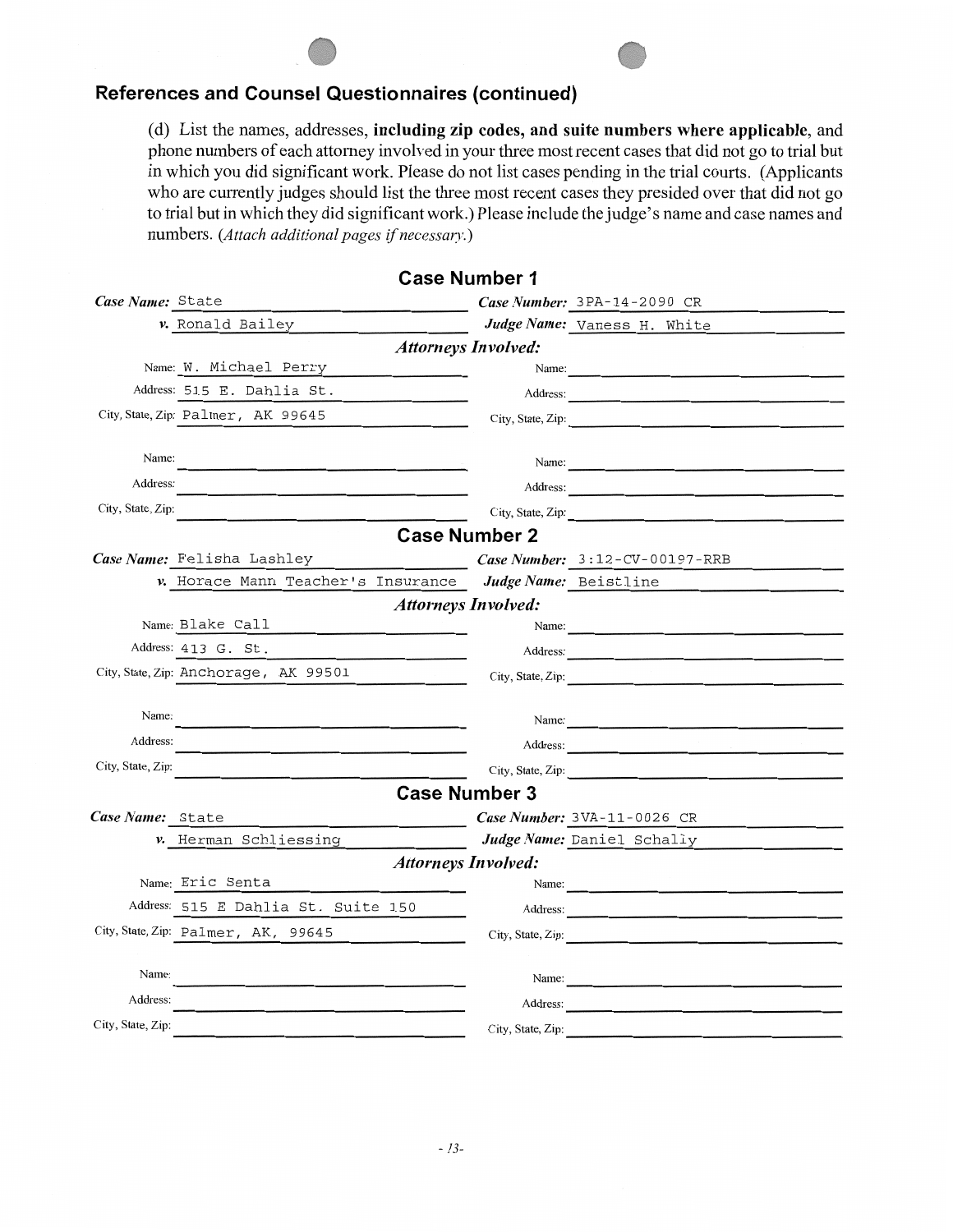## **Writing Sample**

21. Attach one example of a brief, memorandum of law, or legal opinion or similar example of legal writing (10-20 pages in length; 15-25 pages for appellate positions) prepared solely by you within the last five years. Please choose a sample that reflects your ability to do legal research and analysis. If you do not have a good sample of this length, include an excerpt from a longer writing. Make sure the sample contains sufficient facts to make it understandable. (Some reply briefs may not meet these requirements.)

Please do not submit: (a) coauthored writing samples, (b) samples with confidential information unless redacted to remove such information, (c) longer writing samples.

22. Has any **public** sanction been imposed against you in response to a complaint, charge or grievance

brought against you as an attorney or a judge?  $\Box$  Yes  $\Box$  No Have formal grievance procedures been brought against you?  $\vec{\mathbf{Z}}$   $\gamma$ es  $\Box$  No See Bar Rule 22(b)  $\&$  (e) concerning public bar grievance procedures against attorneys, and AS 22.30.0ll(b) and .060(b)(3) concerning public disciplinary grievance procedures against judges. Have you ever been held in contempt of court?  $\Box$  Yes  $\cancel{\mathcal{D}}$  No Have you ever been fined or otherwise sanctioned by a judge?  $\blacktriangledown$  Yes  $\square$  No In each case, state in detail the circumstances and the outcome.

I was fined \$200 by Judge Card for filing a substantive motion late in a criminal The fine went to a charity of my choice. I have had 7 grievances filed against me in the past 22 years. In each matter the Bar Association declined to open the matter for investigation.

## **Additional Comments (Non-Confidential)**

23. Please make any additional comments that you wish to bring to the Council's attention about your experience and suitability for this judgeship.

My diverse experience as a litigator provides me with a vast wealth of knowledge concerning the trial court. I have tried cases all over the state and represented clients in family law, personal injury and criminal matters. My experience as a member of the Legislative Ethics Committee provides me with knowledge on interpreting and applying laws. As a Legislative Ethics Committee member my job is to interpret the state ethics laws and apply them to the legislature. I am used to making tough decisions that will not win me any popularity contest. I will bring all these experiences to the Superior Court if selected.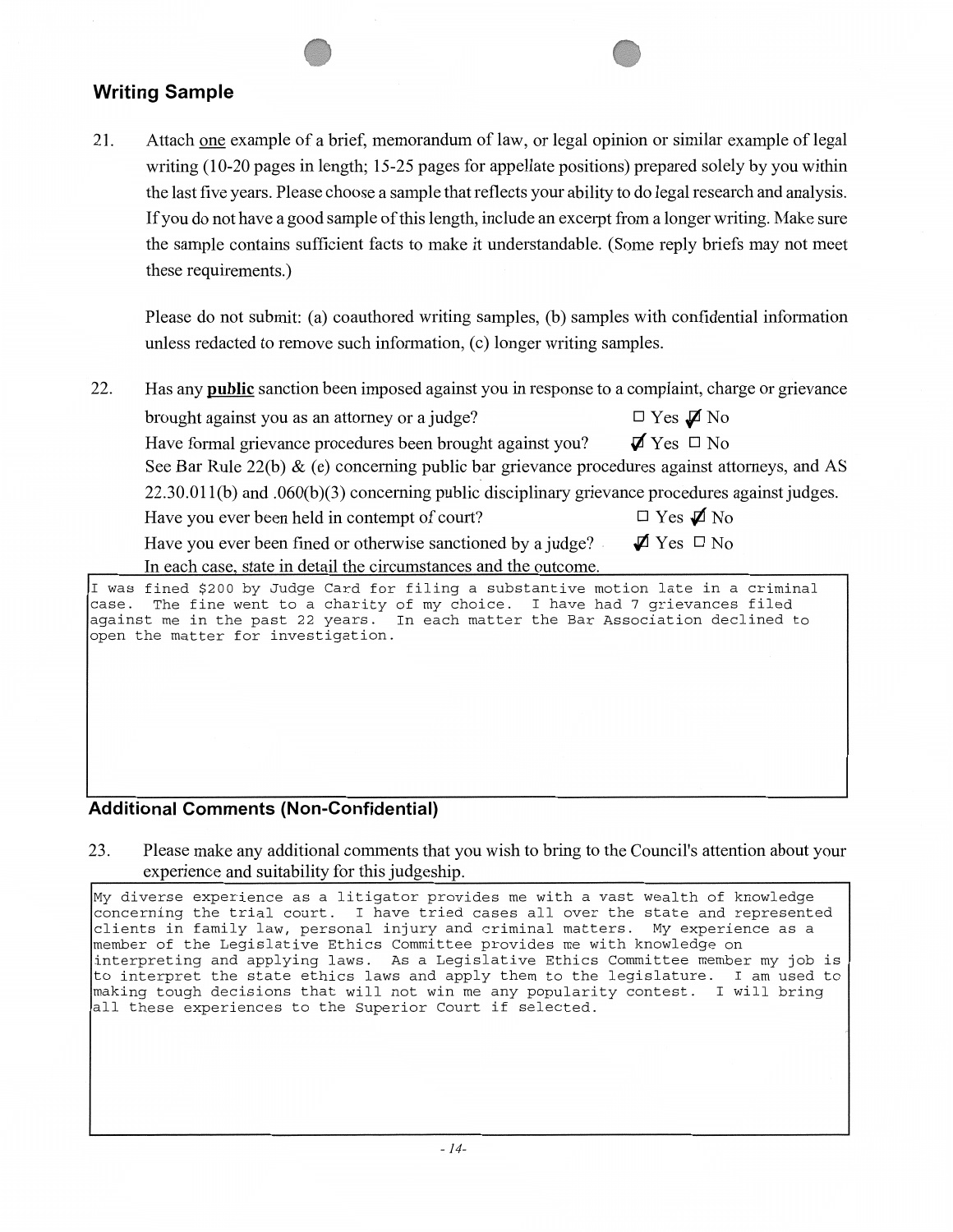#### **Additional Comments (Continued)**

24. Please indicate whether you prefer to be interviewed in public session or in private session. Your choice of a public or private interview has no bearing on the Council's detennination of your qualifications or on the questions the Council may ask. You may change your request in writing at any time before the interview starts.

 $\square$  Public Interview  $\blacklozenge$  Private Interview

25. Please prepare a brief biographical statement *(limited to 150 words)* about your background, legal education, and legal experience. Please do not list personal information about minor children. Your picture and a copy of this statement will be scanned and posted on the Council's website after the application deadline. In its bar survey, the Council will invite attorneys to review the information if they wish to become more familiar with your background and experience. Use the form on the following page for your biographical statement. Please leave the box at the top empty. The Council will use this space for your scanned picture. *To be fair to all applicants, the Council will strictly enforce the 150 word limit.* 

If you object to the posting of your picture on the Council's website, please indicate your objection below. If you object, we will not post your picture, although you still must submit five photographs of yourself with your application.

 $\Box$  If you check this box we will not post your picture on the website.